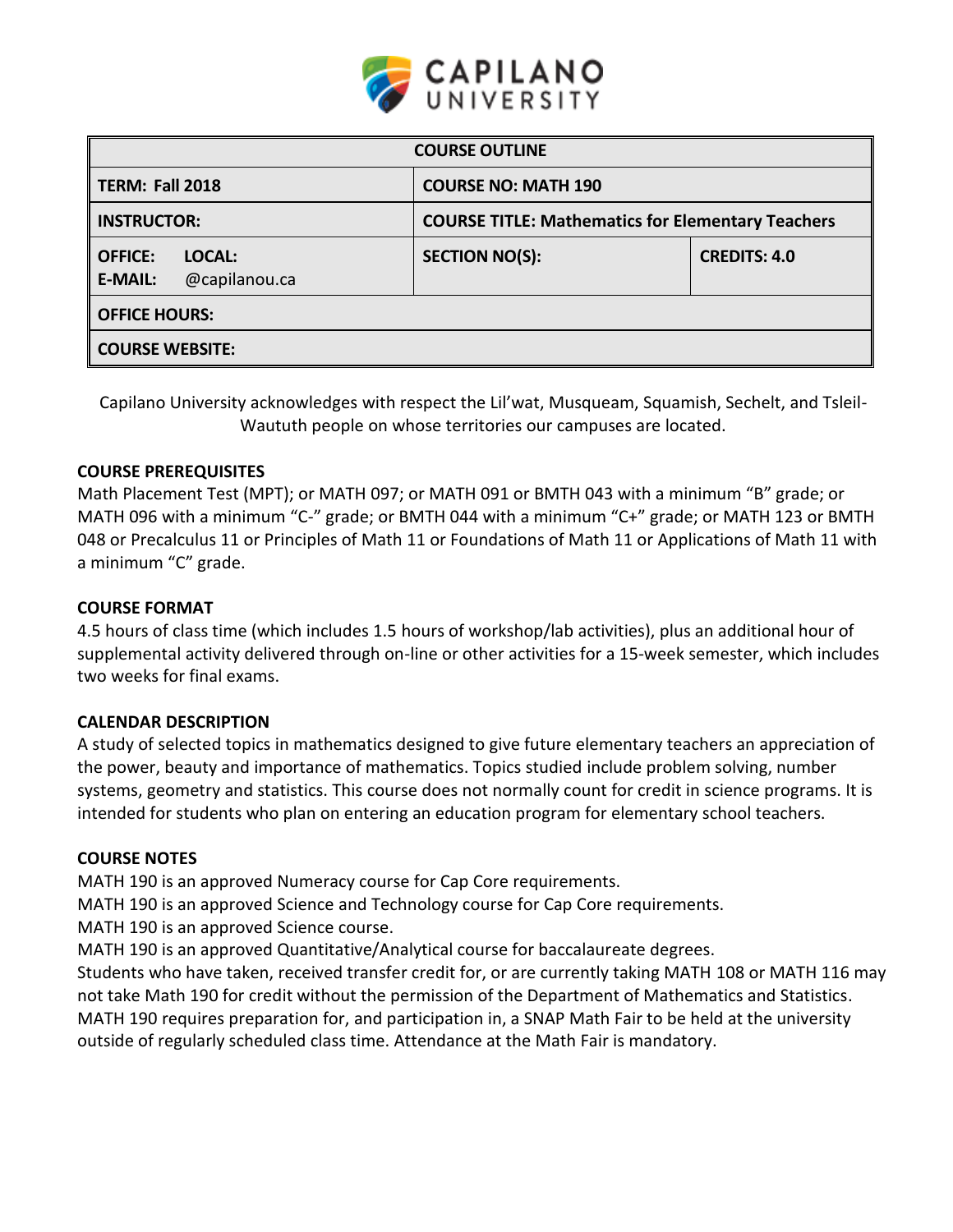## **COURSE STUDENT LEARNING OUTCOMES**

### **On successful completion of this course, students will be able to do the following:**

- use a variety of strategies to solve mathematical problems;
- describe the basic concepts of sets, use set notation and solve problems using Venn diagrams;
- convert numerals from any base to base 10 and vice versa, including numeration systems from a variety of historical cultures;
- explain mathematical operations using a variety of models;
- apply and explain a variety of algorithms for addition, subtraction, multiplication and division;
- define basic number theory terms including prime and composite numbers, divisibility, prime factorization, greatest common divisor and least common multiple and use them to solve a variety of related problems;
- identify the natural, integer, rational, irrational and real numbers and their properties;
- identify common geometric figures and properties, and be able to use arithmetic and algebraic methods to compute geometrical quantities; and
- perform measurement conversions in the Metric system.

## **Students who complete this Numeracy course will be able to do the following:**

- Apply both analytical and numerical skills to solve problems.
- Summarize and analyze data in quantitative forms.
- Interpret and draw conclusions from an analysis of quantitative data.
- Represent quantitative information in a variety of forms (e.g. symbolically, visually, numerically, and verbally).
- Incorporate quantitative evidence in support of an argument.

## **Students who complete this Science and Technology course will be able to do the following:**

- Apply numerical and computational strategies to solve problems.
- Evaluate scientific information (e.g. distinguish primary and secondary sources, assess credibility and validity of information).
- Demonstrate how a problem, concept or process can be modelled numerically, graphically or algorithmically.
- Participate in scientific inquiry and communicate the elements of the process, including making careful and systematic observations, developing and testing a hypothesis, analyzing evidence, and interpreting results.

## **REQUIRED COURSE MATERIALS**

**Textbook:** Sowder, Sowder and Nickerson. Reconceptualizing Mathematics (Custom Looseleaf Text). WH Freeman, 2016.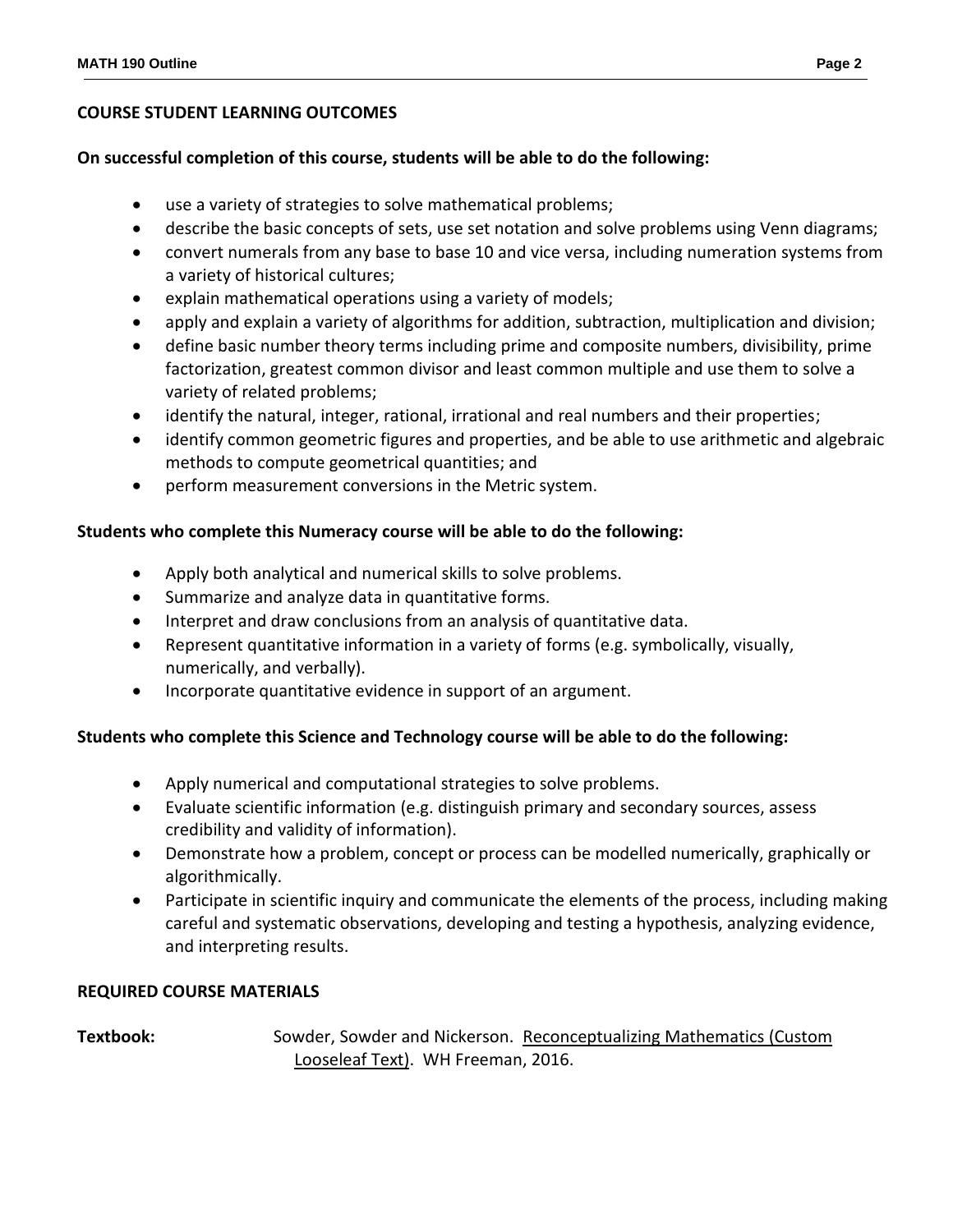| <b>MATH 190 Outline</b> | Page |
|-------------------------|------|
|                         |      |

| <b>Calculator:</b>  | A basic calculator may be used for homework. For tests, a calculator will be<br>provided by the instructor, where appropriate. |  |
|---------------------|--------------------------------------------------------------------------------------------------------------------------------|--|
| <b>Booklet:</b>     | The Math Fair booklet.                                                                                                         |  |
| <b>Class Notes:</b> | Some instructors will have class notes available for purchase in the Bookstore.                                                |  |

### **RECOMMENDED COURSE SUPPLEMENTS**

| <b>Student Solutions</b> |                                                                                                                                                                                                               |
|--------------------------|---------------------------------------------------------------------------------------------------------------------------------------------------------------------------------------------------------------|
| <b>Manual:</b>           | Solutions manual for the odd numbered questions in the textbook comes<br>bundled with custom text. The manual is also available in the Math Learning<br>Centre (BR289), or on a 3-hour reserve in the Library |
| <b>Reference Texts:</b>  | Available in the Math Learning Centre (BR289).                                                                                                                                                                |

## **COURSE CONTENT**

|                                                     | <b>Text</b> | <b>Weeks</b> |
|-----------------------------------------------------|-------------|--------------|
| <b>Topics</b>                                       | Reference   | (approx.)    |
| Problem Solving and Sets                            | 2.0         | 0.5          |
| Numeration Systems, Whole Number Operations, Mental | 3.0         | 2.5          |
| Calculation, Scientific Notation                    |             |              |
| Fractions, Ratios, Rates, Proportion, Percent       | 1.5         | 4.0          |
| Integers and Number Theory                          | 2.0         | 4.5          |
| <b>Geometry and Measurement</b>                     | 3.0         | 0.5          |
| Review                                              | 0.5         | 1.0          |
| <b>Final Exam Period</b>                            |             | 2.0          |

## **EVALUATION PROFILE**

Final grades for the course will be computed based on the following schedule:

| Term Work                  | *55% |  |
|----------------------------|------|--|
| <b>Final Exam</b>          | *35% |  |
| <b>Personal Evaluation</b> | 10%  |  |
| <b>TOTAL</b>               | 100% |  |

\* If the percentage achieved on the Final Exam is higher than the percentage achieved on the Term Work component, then the Final Exam weight will be increased to 55% and the Term Work will be decreased to 35%.

Note: Math 190 students are required to participate in a Math Fair on *date* from 8:30am to 12:30pm.

Term work will consist of the Math Fair worth 15% and a combination of tests, quizzes and/or assignments. While the weighting of individual tests, etc. is at the discretion of the instructor, no single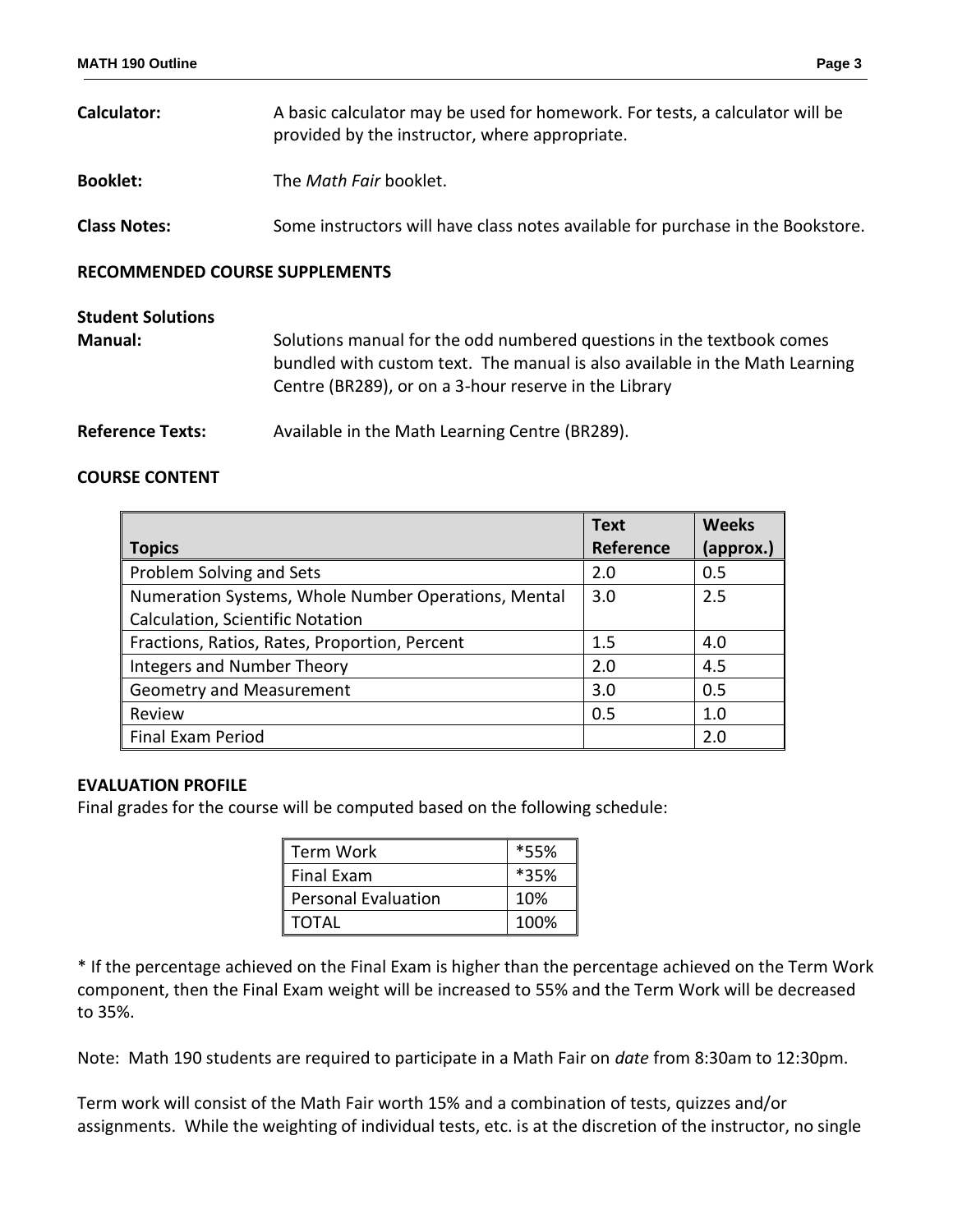test will exceed 25% of the final total. The weight of tests, quizzes and assignments will be announced in class in advance.

## **PERSONAL EVALUATION**

In the absence of exceptional circumstances, which are determined at the instructor's discretion, the personal evaluation component of the final grade will be pro-rated to the rest of the grade. For example, a 10% personal evaluation component would be determined by dividing the remaining mark out of 90 by 9. The most common circumstance justifying an increased personal evaluation mark is a student's improved performance in the final examination relative to the term work, which the instructor feels justifies an elevated letter grade.

### **SUPPLEMENTAL 4TH HOUR ACTIVITY**

Each section has, in addition to the scheduled classroom time per week, a supplemental activity. This activity might be a scheduled tutorial or lab, an on-line activity, a group meeting, or some other activity as indicated by the instructor. Students are expected to participate in this additional activity. If this is not possible, students should consult their instructor to determine how this missed activity can be completed. It is in the student's best interest to ensure that any missed course activity is completed.

### **GRADING PROFILE: Letter grades will be assigned according to the following guidelines:**

| l A+  | $90 - 100\%$ | $ B+$ | 77 - 79%         | $\vert$ C+ | 67 - 69%   | $50 - 59%$ |
|-------|--------------|-------|------------------|------------|------------|------------|
| l A   | $85 - 89%$   | B     | $73 - 76\%$   C  |            | $63 - 66%$ | $0 - 49%$  |
| $A -$ | $80 - 84%$   | $B-$  | $70 - 72\%$   C- |            | $60 - 62%$ |            |

Students should refer to the University Calendar for the effect of the above grades on grade point average.

#### **TESTS**

Dates for tests will be announced beforehand in class.

#### **HOMEWORK**

It is expected that students spend at least 8 hours per week doing course work outside of class time.

#### **ASSIGNMENTS**

Assignments are due at the beginning of class, unless otherwise announced. Late assignments may receive a grade of zero.

#### **Incomplete Grades**

Grades of Incomplete "I" are assigned only in exceptional circumstances when a student requests extra time to complete their coursework. Such agreements are made only at the request of the student, who is responsible to determine from the instructor the outstanding requirements of the course.

#### **Missed Exams/Quizzes/Labs**

Will be assigned a score of zero unless the student meets all of the following conditions: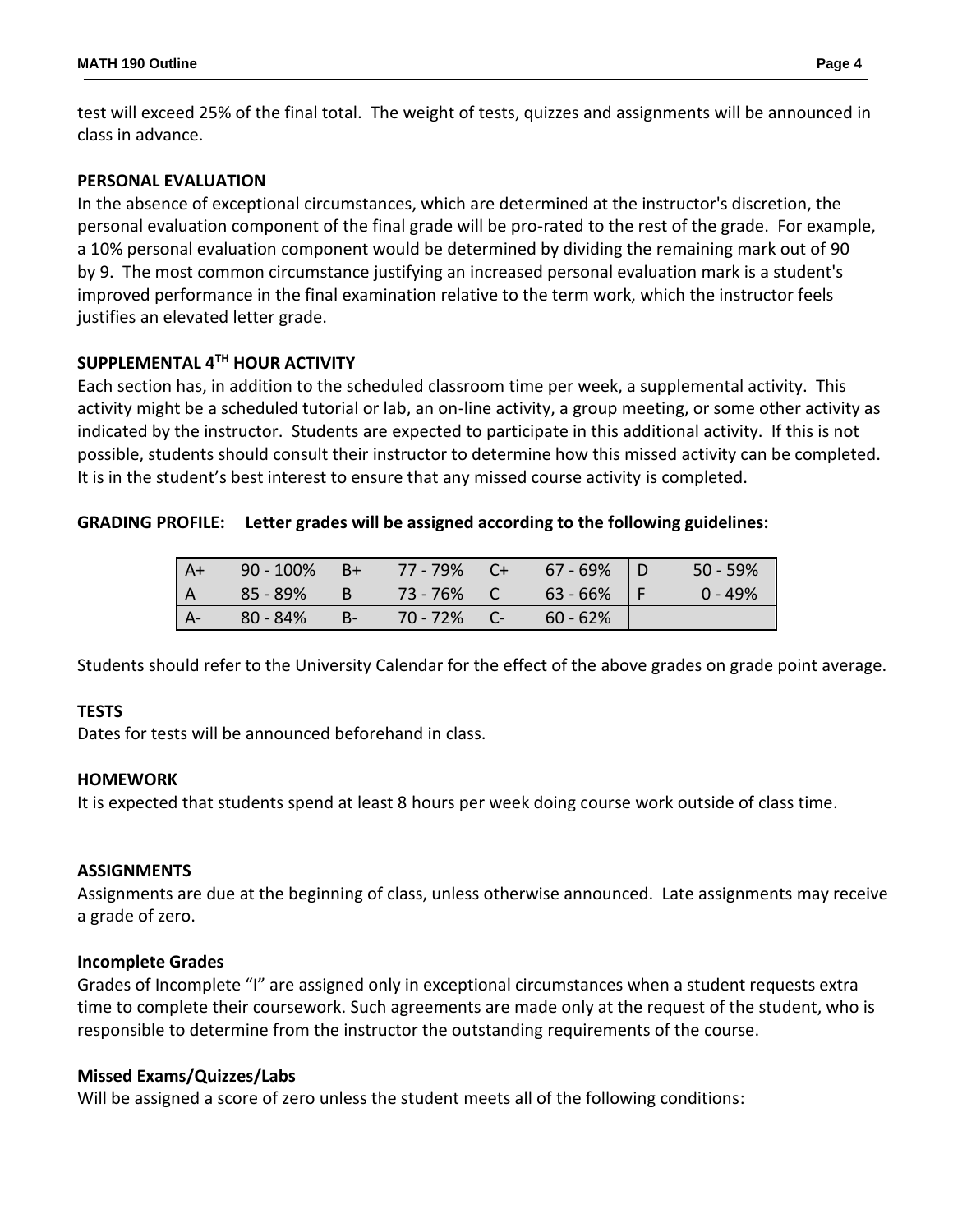- 1. Circumstances clearly beyond the control of the student caused the exam, test, quiz, lab, etc. to be missed. Such circumstances include serious illness or injury, or death of close family member. They do not include forgetting about the test, lack of preparation for the test, work-related or social obligations.
- 2. The student has notified the instructor (or the School of STEM office staff, if the instructor is not available) that they will miss the exam, test, quiz, lab, etc. Such notification must occur in advance, if possible, or at the latest, on the day of the exam, test, quiz, lab, etc.
- 3. Proof of the circumstances is provided. Proper proof of illness or injury requires a medical certificate from a doctor.
- 4. The student has been fully participating in the course up until the circumstances that prevented the writing of the exam, test, quiz, lab, etc. Fully participating means attending almost all of the classes and turning in almost all assignments in the course.

The options for making up any missed grades offered to the student who meets the four conditions are decided by the instructor. They will not necessarily meet the convenience of the student. Make-up exams, quizzes and/or tests are given at the discretion of the instructor. They are generally given only in medical emergencies or severe personal crises. Some missed labs or other activities may not be able to be accommodated. Please consult with your instructor.

## **Attendance**

Regular attendance is essential. If classes are missed, it is the student's responsibility to become aware of all information given out in the classes or tutorials, including times of examinations and assignment deadlines.

## **English Usage**

Students are expected to use correct standard English in their written and oral assignments, exams, presentations and discussions. Failure to do so may result in reduced grades in any part of the Evaluation Profile. Please refer to the guidelines provided in the Capilano Guide to Writing Assignments (available from the University Bookstore).

## **Mathematical Language**

Use of proper Mathematical terminology and notation is an important component of Mathematics. Marks may be deducted for improper usage. For full details, please refer to the Math Department Style Guide at: <http://www.capilanou.ca/math/Math-Department-Style-Guide/>

## **Mathematics Learning Centre**

Instructional help and Mathematics learning aids, such as audio visual materials, computer software and reference texts are available to students in the Birch Building (BR289).

## **On-line Communication**

Outside of the classroom, instructors will (if necessary) communicate with students using either their official Capilano University email or Moodle; please check both regularly. Official communication between Capilano University and students is delivered to students' Capilano University email addresses only.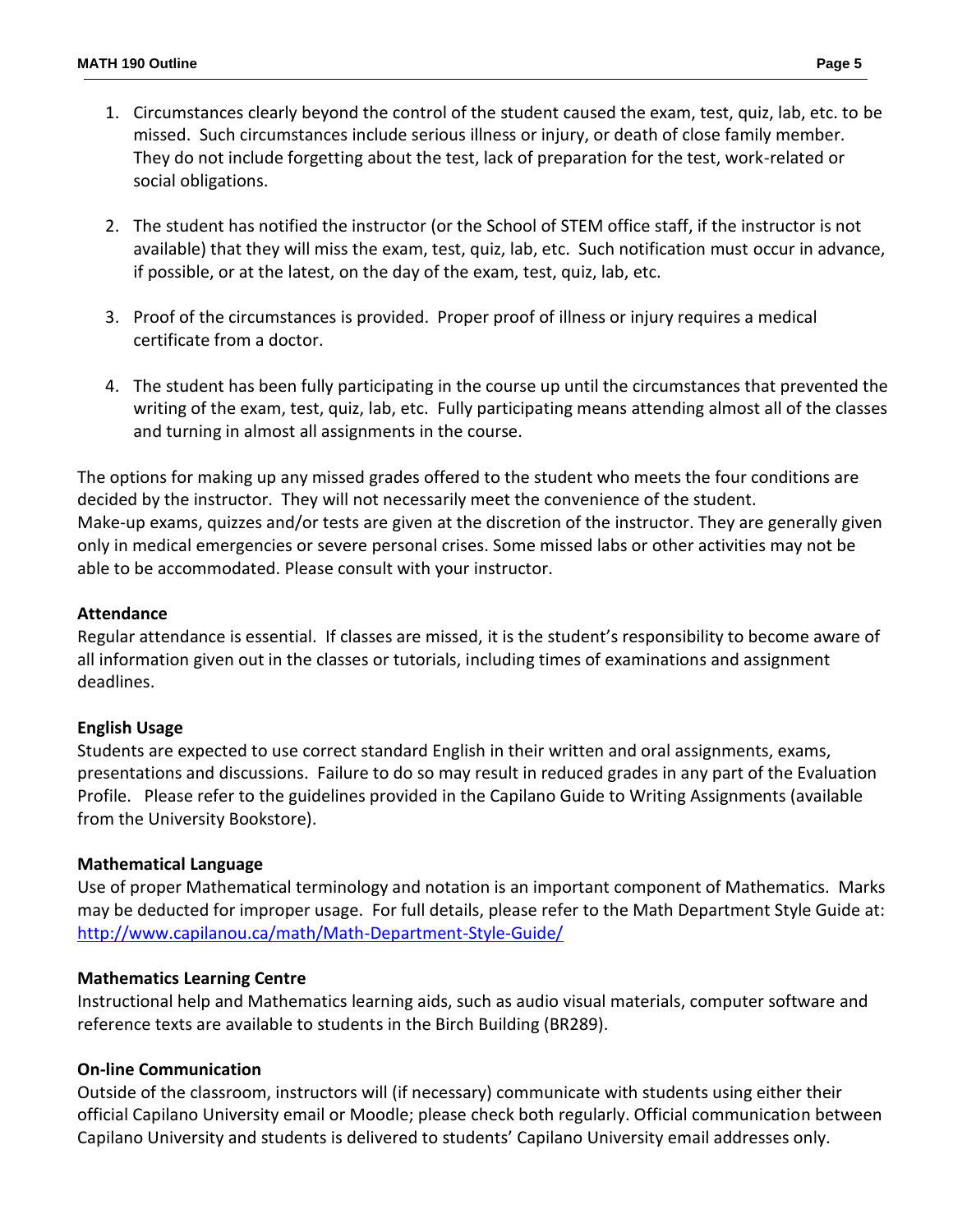## **UNIVERSITY OPERATIONAL DETAILS**

#### **Tools for Success**

Many services are available to support student success for Capilano University students. A central navigation point for all services can be found at:<http://www.capilanou.ca/services/>

## **Capilano University Security: download the [CapU Mobile Safety App](https://www.capilanou.ca/services/safety-security/CapU-Mobile-Safety-App/)**

### **Policy Statement (S2009-06)**

Capilano University has policies on Academic Appeals (including appeal of final grade), Student Conduct, Cheating and Plagiarism, Academic Probation and other educational issues. These and other policies are available on the University website.

### **Academic Integrity (S2017-05)**

Any instance of academic dishonesty or breach of the standards of academic integrity is serious and students will be held accountable for their actions, whether acting alone or in a group. See policy S2017-05 for more information:<http://www.capilanou.ca/about/governance/policies/Policies/>

Violations of academic integrity, including dishonesty in assignments, examinations, or other academic performances, are prohibited and will be handled in accordance with the Student Academic Integrity Procedures.

**Academic dishonesty** is any act that breaches one or more of the principles of academic integrity. Acts of academic dishonesty may include but are not limited to the following types:

**Cheating**: Using or providing unauthorized aids, assistance or materials while preparing or completing assessments, or when completing practical work (in clinical, practicum, or lab settings), including but not limited to the following:

- Copying or attempting to copy the work of another during an assessment;
- Communicating work to another student during an examination;
- Using unauthorized aids, notes, or electronic devices or means during an examination;
- Unauthorized possession of an assessment or answer key; and/or,
- Submitting of a substantially similar assessment by two or more students, except in the case where such submission is specifically authorized by the instructor.

**Fraud**: Creation or use of falsified documents.

**Misuse or misrepresentation of sources**: Presenting source material in such a way as to distort its original purpose or implication(s); misattributing words, ideas, etc. to someone other than the original source; misrepresenting or manipulating research findings or data; and/or suppressing aspects of findings or data in order to present conclusions in a light other than the research, taken as a whole, would support.